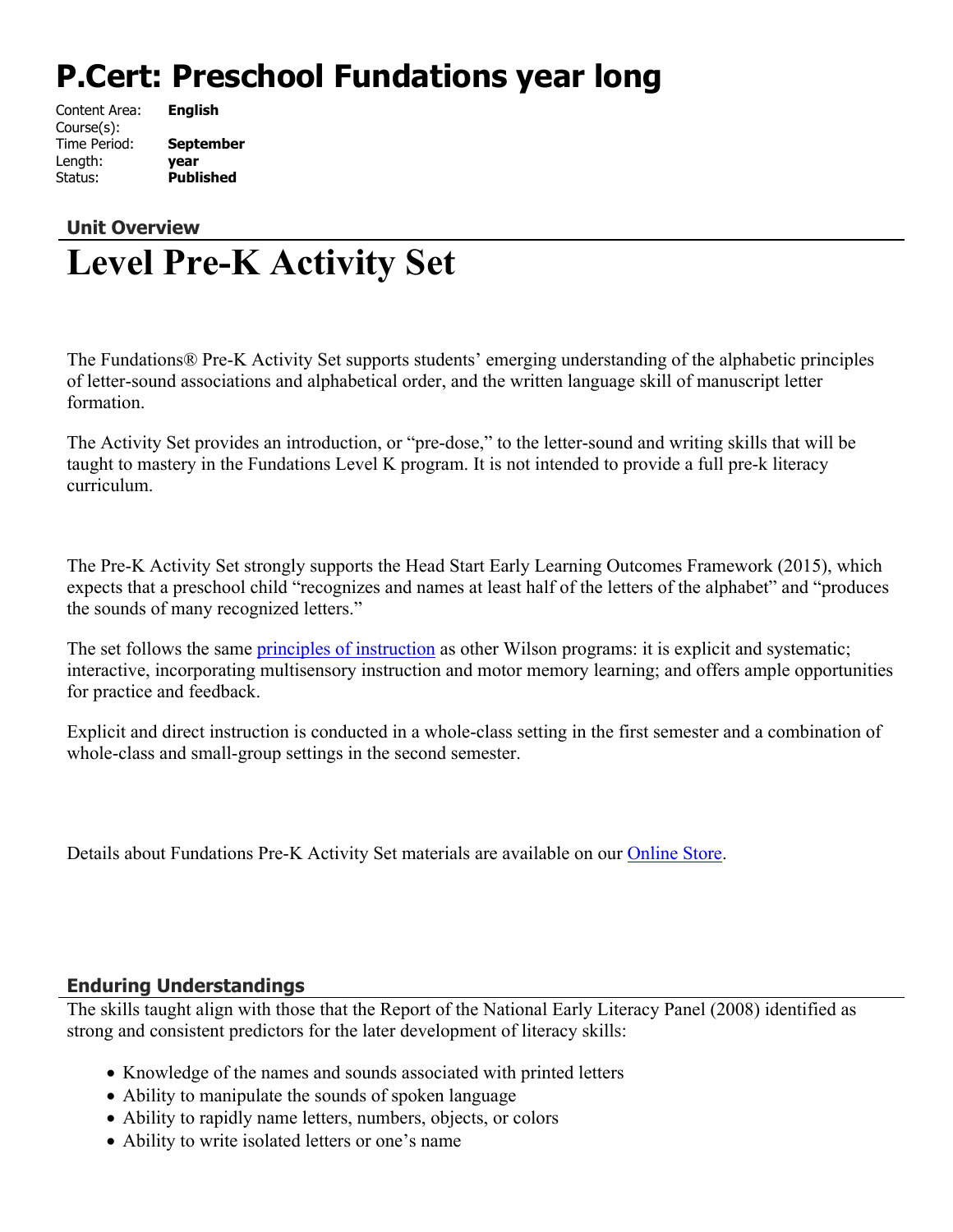Ability to remember spoken information for a short time

**Essential Questions**

What do letters tell us?

### **Instructional Strategies & Learning Activities First Semester**

The focus during the first semester will be on teaching the alphabetic principle of letter-sound correspondence with the whole class. Students will practice:

- Recognition of the alphabetical order of letters a-z
- Letter name, keyword, and sound for the 26 letters of the alphabet (letter-sound correspondence)
- Visual connection between the letter name, its sound, and its grapheme (or written representation)

## **Second Semester**

Further development of letter-sound correspondence (alphabetic principle) will continue with the whole class, and letter formation skills will be introduced in small groups. Students will practice:

- Letter formation for lowercase letters
- Letter formation for uppercase letters
- Association of a sound with a letter that is written

The amount of time for daily activities will vary, depending on where the class is in the school year and the number of students in small groups. Once students have learned many of the letters, more time will be needed for the activities, but it should not take any longer than 10-15 minutes for the whole-group instruction and 5- 10 minutes for each small-group instruction (added in the second semester).

Download the [Fundations Pre-K Activity Set brochure](http://www.wilsonlanguage.com/wp-content/uploads/2015/08/L172_Fundations_Pre_K_Bulletin.pdf) to learn more.

Details about Fundations Pre-K Activity Set materials are available on our [Online Store](https://store.wilsonlanguage.com/fundations/pre-k/).

#### **Integration of 21st Century Themes and Career Exploration**

Performing assigned classroom jobs and duties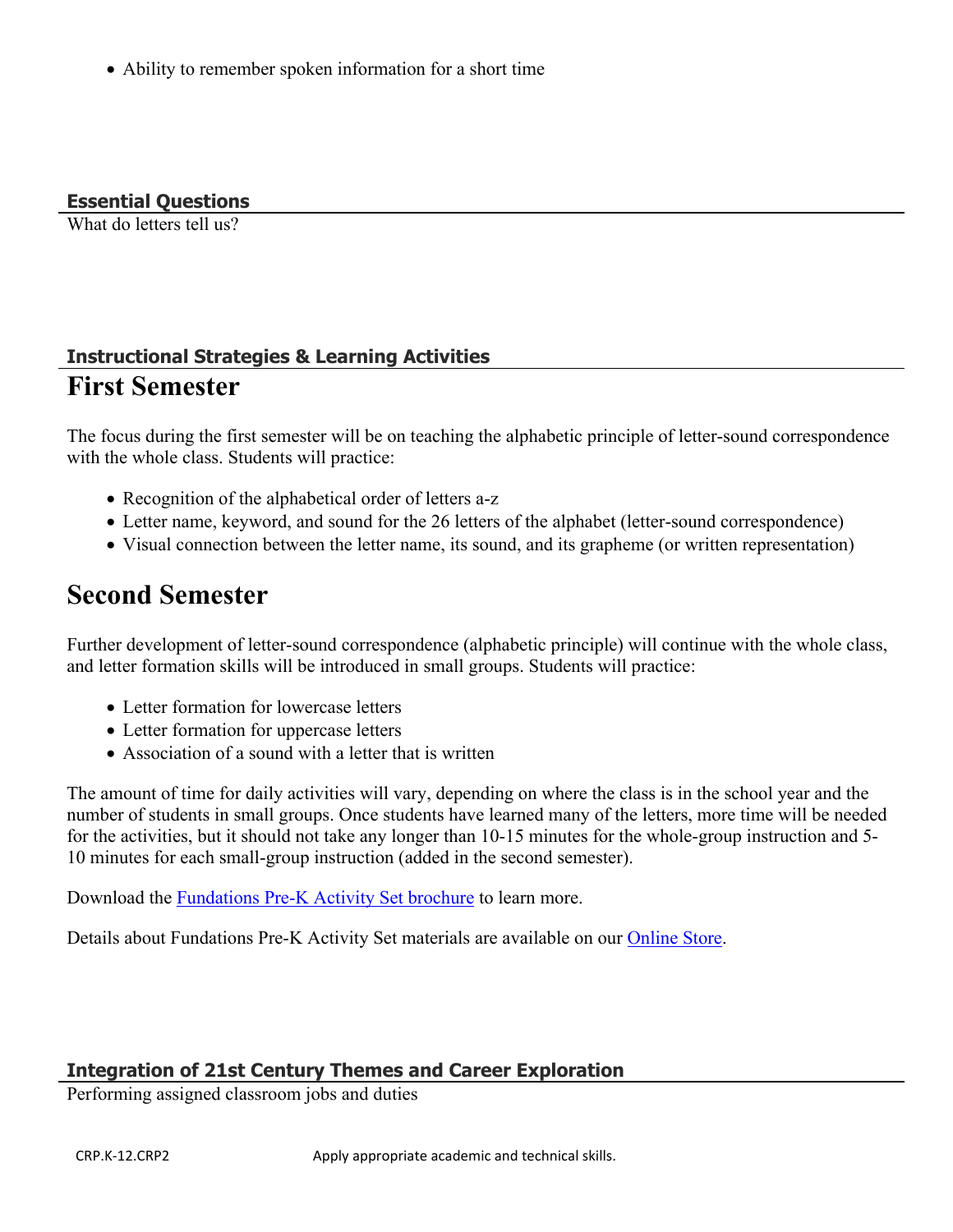| CRP.K-12.CRP4 | Communicate clearly and effectively and with reason.                               |
|---------------|------------------------------------------------------------------------------------|
| CRP.K-12.CRP8 | Utilize critical thinking to make sense of problems and persevere in solving them. |
| CRP.K-12.CRP1 | Act as a responsible and contributing citizen and employee.                        |

#### **Technology Integration**

Students will interact with SmartBoard activities.

Use of Shutterfly Share Site

Utilize programs on the iPad

| TECH.PK.8.4.1        | Use basic technology terms in conversations (e.g. digital camera, battery, screen,<br>computer, Internet, mouse, keyboard, and printer). |
|----------------------|------------------------------------------------------------------------------------------------------------------------------------------|
| TECH.PK.8.2.5        | Operate frequently used, high quality, interactive games or activities in either screen or<br>toy-based formats.                         |
| <b>TECH.PK.8.3.1</b> | Use electronic devices (e.g., computer) to type name and to create stories with pictures<br>and letters/words.                           |

#### **Interdisciplinary Connections**

Letters and phonics are embedded in all preschool instruction.

| AL.PK.9.1.3         | Focus attention on tasks and experiences, despite interruptions or distractions (e.g.,<br>working hard on a drawing even when children nearby are playing a game).                                          |
|---------------------|-------------------------------------------------------------------------------------------------------------------------------------------------------------------------------------------------------------|
| SED.PK.0.5.4        | Take turns.                                                                                                                                                                                                 |
| SED.PK.0.4.2        | Demonstrate socially acceptable behavior for teachers and peers (e.g., give hugs, get a<br>tissue, sit next to a friend/teacher, hold hands).                                                               |
| SED.PK.0.4.1        | Engage appropriately with peers and teachers in classroom activities.                                                                                                                                       |
| MA.PK.4.1.1         | Count to 20 by ones with minimal prompting.                                                                                                                                                                 |
| AL.PK.9.4.1         | Use prior knowledge to understand new experiences or a problem in a new context (e.g.,<br>after learning about snakes, children make comparisons when finding a worm on the<br>playground).                 |
| SED.PK.0.2.3        | Move through classroom routines and activities with minimal teacher direction and<br>transition easily from one activity to the next.                                                                       |
| SED.PK.0.2.4        | Attend to tasks for a period of time.                                                                                                                                                                       |
| SED.PK.0.1.3        | Actively engage in activities and interactions with teachers and peers.                                                                                                                                     |
| <b>HPE.PK.2.4.2</b> | Develop and refine fine-motor skills (e.g., complete gradually more complex puzzles, use<br>smaller-sized manipulatives during play, and use a variety of writing instruments in a<br>conventional matter). |

#### **Differentiation**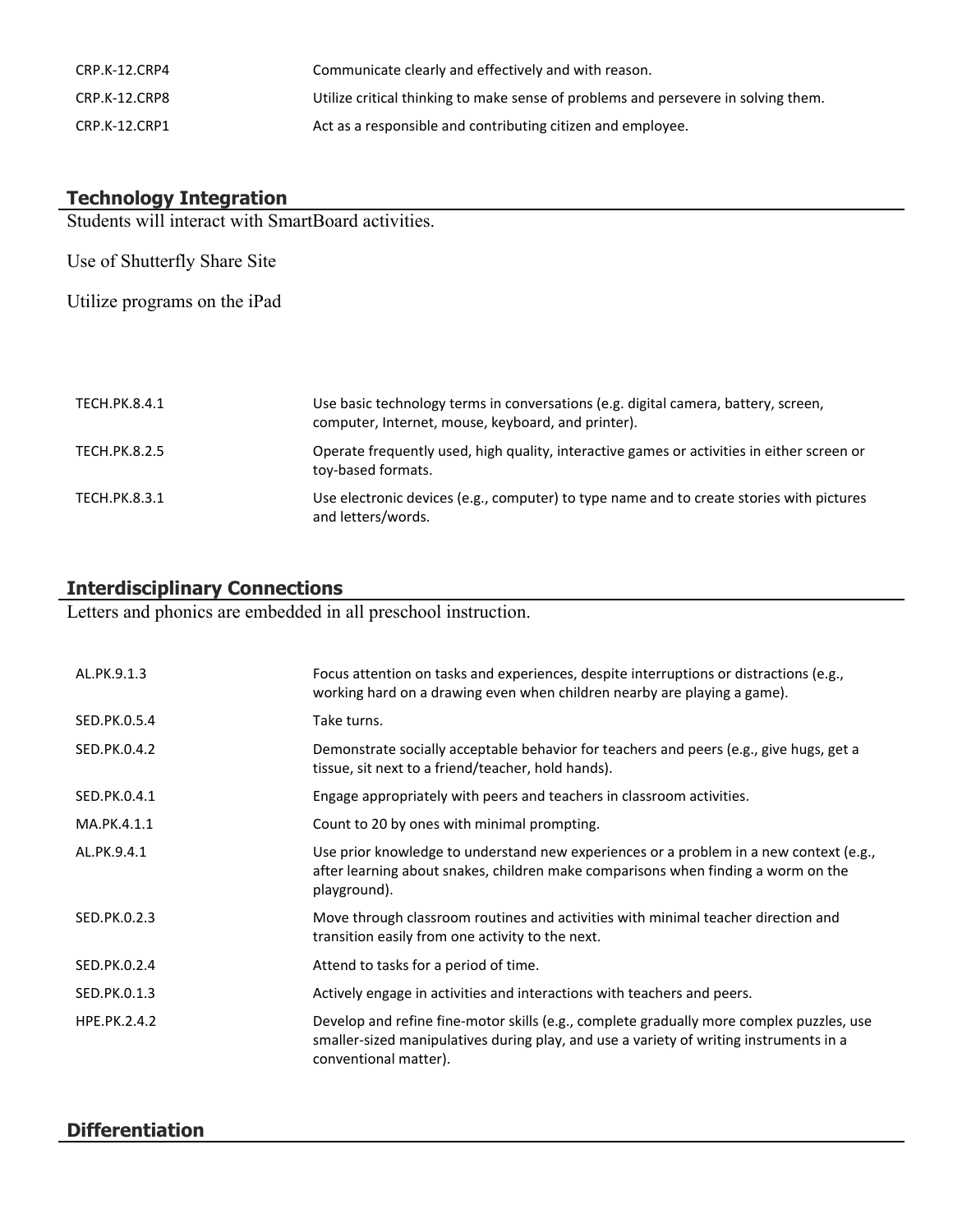Students are offered support and challenges through the program.

#### **Modifications & Accommodations**

As needed.

#### **Benchmark Assessments**

Teacher created benchmark assessment

#### **Formative Assessments**

Teacher observation

#### **Summative Assessments**

Teacher observation

#### **Instructional Materials**

Fundations Preschool kit

#### **Standards**

| ELA.RF.PK.2.e  | (Begins in kindergarten)                                                                              |
|----------------|-------------------------------------------------------------------------------------------------------|
| ELA.RF.PK.2.c  | Identify many initial sounds of familiar words.                                                       |
| ELA.RF.PK.3.c  | Recognize their name in print as well as other familiar print in the environment.                     |
| ELA.PK.RF.PK.3 | Demonstrate an understanding of beginning phonics and word skills.                                    |
| ELA.PK.RF.PK.2 | Demonstrate understanding of spoken words and begin to understand syllables and<br>sounds (phonemes). |